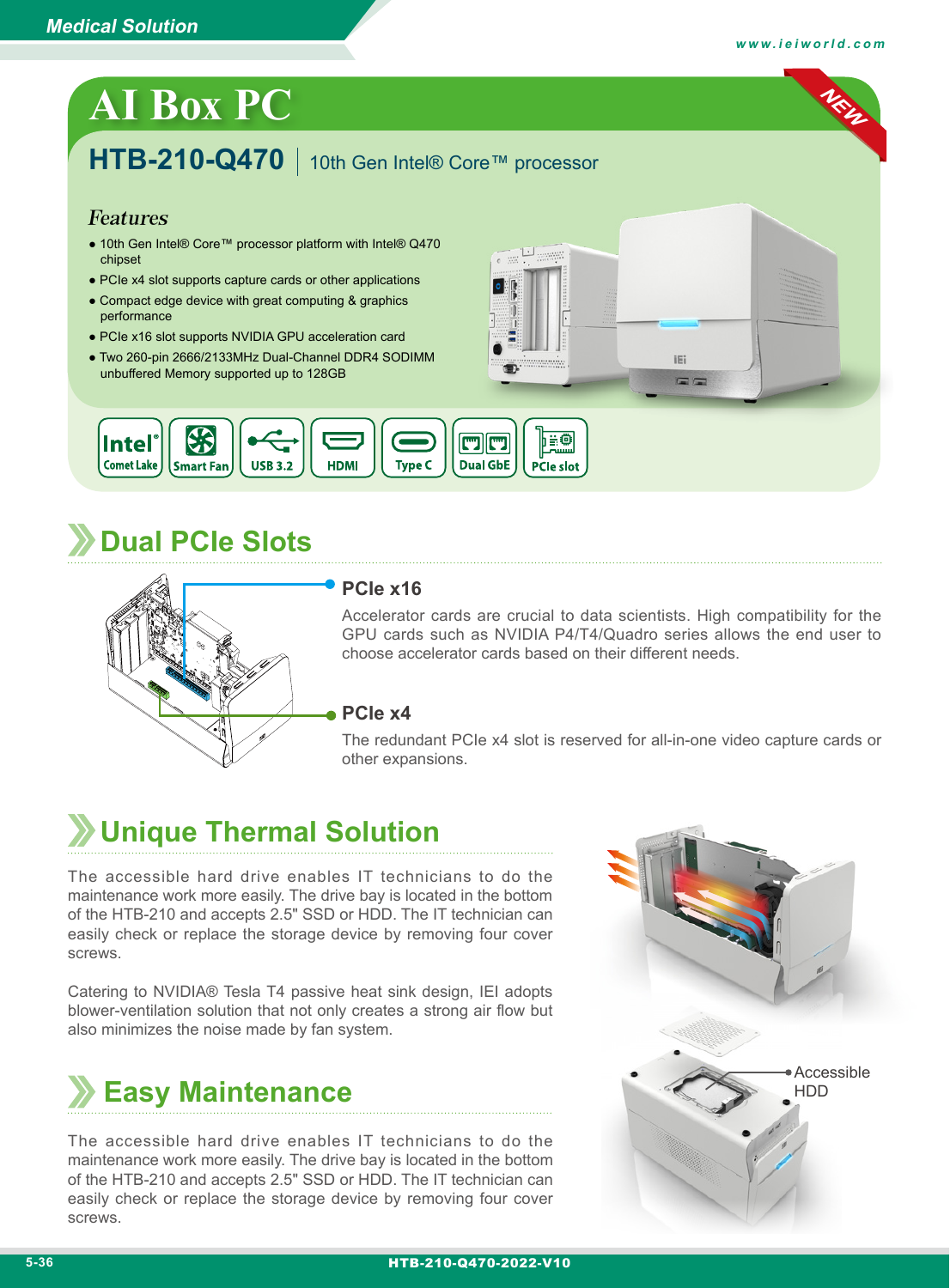## Specifications

| Model          |                                        | HTB-210-Q470                                                                                       |  |
|----------------|----------------------------------------|----------------------------------------------------------------------------------------------------|--|
| Chassis        | Color                                  | White                                                                                              |  |
|                | Dimension (LxWxH)                      | 140 x 306.7 x 171 mm                                                                               |  |
|                | Thermal                                | Smart Fan                                                                                          |  |
|                | <b>Chassis Construction</b>            | Metal Housing (SECC)                                                                               |  |
| Motherboard    | CPU                                    | Intel® Core™ i5-10500TE (6-core, 35W TDP)                                                          |  |
|                | Chipset                                | Intel <sup>®</sup> Q470                                                                            |  |
|                | <b>System Memory</b>                   | 2 x 260-pin 2666/2133MHz dual-channel DDR4 SO-DIMM ECC & non-ECC unbuffered<br>(system max. 128GB) |  |
| Storage        | <b>Hard Drive</b>                      | 1 x 2.5" SATA HDD/SSD bay                                                                          |  |
| I/O Interfaces | <b>USB</b>                             | 1 x USB Type-C (USB/DP)<br>2 x USB 3.2 Gen 1 (5Gb/s)<br>2 x USB 2.0 (front side)                   |  |
|                | Ethernet                               | 2 x Intel® I225-V PCIe controller (2.5GbE)                                                         |  |
|                | COM port                               | 1 x RS-232/422/485                                                                                 |  |
|                | Display                                | 1 x HDMI                                                                                           |  |
|                | Resolution                             | HDMI: up to 4096 x 2304 @30Hz                                                                      |  |
|                | <b>Others</b>                          | 1 x Power button<br>1 x AT/ATX switch                                                              |  |
| Expansions     | PCIe                                   | $1 \times$ PCIe 3.0 $\times$ 4 slot<br>1 x PCIe 3.0 x16 slot                                       |  |
|                | M.2                                    | 1 x M.2 2230 A key (PCIe x2 and USB 2.0)<br>1 x M.2 2280 M key (PCIe x4 and SATA)                  |  |
|                | <b>Acceleration Card</b><br>(Optional) | NVIDIA Tesla T4 (75W)<br>Quadro P2200 (75W)                                                        |  |
|                | Power Input                            | 19V DC                                                                                             |  |
| Power          | <b>Power Consumption</b>               | 19V @4.8A                                                                                          |  |
|                | Power Adapter                          | 100V - 240V AC input, 19V DC output, 180W                                                          |  |
| Reliability    | <b>Operating Temperature</b>           | $0^{\circ}$ C – 40 $^{\circ}$ C                                                                    |  |
|                | <b>Operating Humidity</b>              | $10\% - 95\%$ (non-condensing)                                                                     |  |
|                | Storage Temperature                    | $-20^{\circ}$ C $-60^{\circ}$ C                                                                    |  |
|                | <b>Operating Shock</b>                 | Half-sine wave shock 5G, 11ms, 100 shocks per axis                                                 |  |
|                | <b>Operation Vibration</b>             | MIL-STD-810G 514.6C-1 (with SSD)                                                                   |  |
|                | Weight (Net)                           | 2.8 kg                                                                                             |  |
| Certification  | Safety / EMC                           | UL/ cUL<br><b>FCC Part15B</b><br>EN 62368-1 Ed.2 + RMF<br>EN 55032 + EN 55035                      |  |
| ОS             | Supported OS                           | Windows 11, Windows 10, Linux                                                                      |  |

## Ordering Information

| Part No.            | <b>Description</b>                                                                                                            |
|---------------------|-------------------------------------------------------------------------------------------------------------------------------|
| HTB-210-Q470/2A-R10 | Embedded system w/o CPU, w/o RAM, one PCIe x16 slot, one PCIe x4 slot, 19V DC 230W power adapter,<br>white, for ATO only, R10 |
| 19FHTB210-000001-RS | Fan module for NVIDIA Tesla T4, CCL, RoHS                                                                                     |

### Packing List

| Item                 | Part No.            | $Q^{\prime}$ tv | Remark                                                      |
|----------------------|---------------------|-----------------|-------------------------------------------------------------|
| <b>Power Adapter</b> | 63040-010180-200-RS |                 | 180W power adapter<br>Input: 100V - 240V AC; Output: 19V DC |
| <b>Power Cord</b>    | 32702-000200-100-RS |                 | European power cord, 180 cm, C13                            |
| <b>HDD Screws</b>    | 44043-030041-RS     | 4               | Machine screw; I head; M3x4                                 |